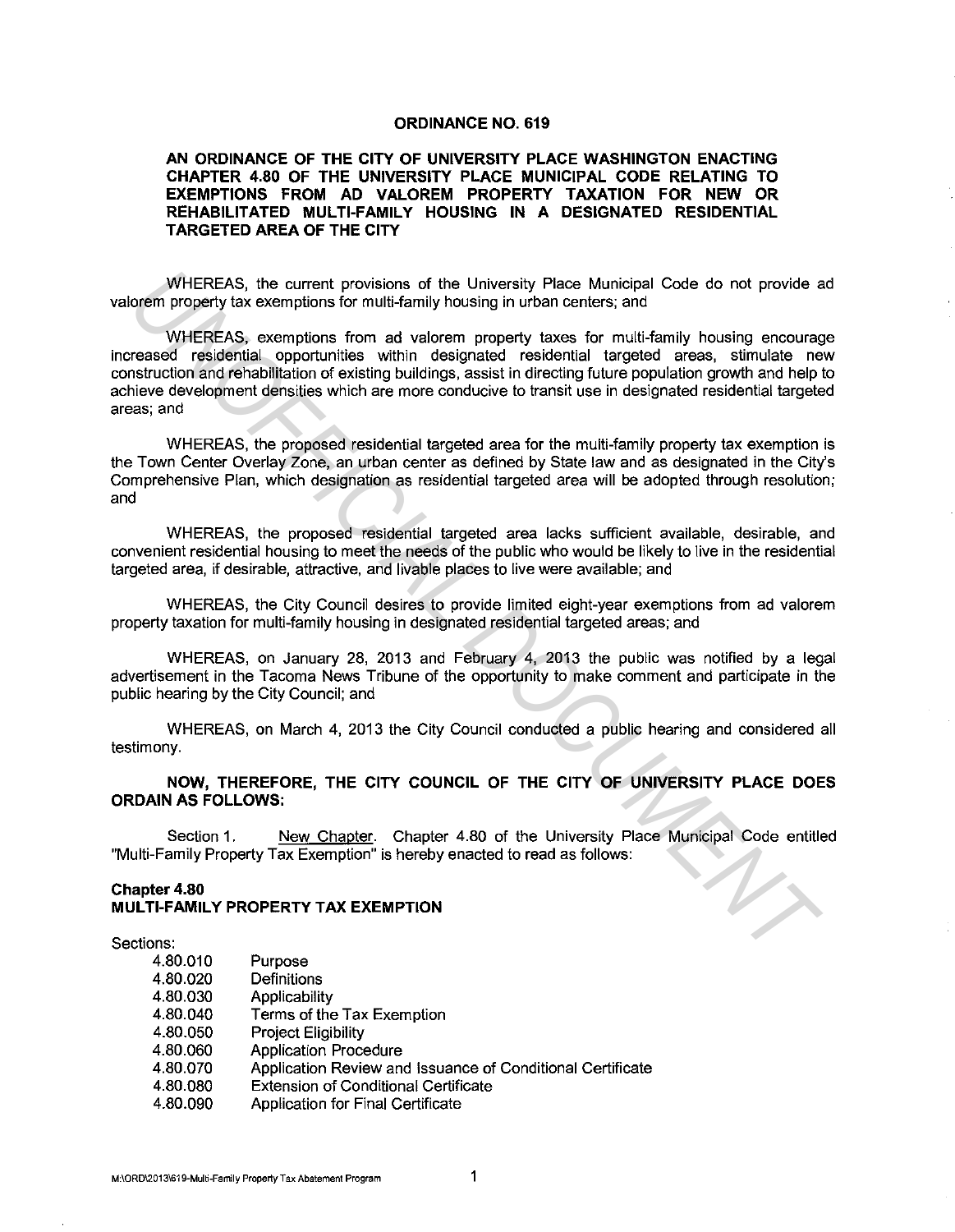| 4.80.100 | <b>Issuance of Final Certificate</b> |
|----------|--------------------------------------|
| 4,80.110 | Annual Compliance Review             |
| 4.80.120 | Cancellation of Tax Exemption        |
| 4.80.130 | Annual Report by City                |

### **4.80.010 Purpose.**

As provided in State law, the purpose of this chapter is to provide limited eight (8) year exemptions from ad valorem property taxation for multi-family housing in designated residential targeted areas to:

(a) Encourage increased residential opportunities within areas of the City designated by the City Council as residential targeted areas; and/or

(b) Stimulate new construction or rehabilitation of existing vacant and underutilized buildings for multi-family housing in designated residential targeted areas to increase and improve housing opportunities; and

(c) Assist in directing future population growth to designated residential targeted areas, thereby reducing development pressure on single-family residential neighborhoods; and

( d) Achieve development densities which are more conducive to transit use in designated residential targeted areas.

### **4.80.020 Definitions.**

When used in this chapter, the following terms shall have the following meanings, unless the context indicates otherwise:

(a) Building Codes means the City and State building and fire codes as set forth in the University Place Municipal Code.

(b) City means the City of University Place.

(c) Department means the City Department of Planning and Development Services.

(d) Director means the Director of the Department of Planning and Development Services, or designee.

(e) Multi-family housing "means a building having ten (10) or more dwelling units not designed or used as transient accommodations and not including hotels and motels. Multifamily units that provide either leased or owner occupancy on a nontransient basis may result from new construction or rehabilitation or conversion of vacant, underutilized, or substandard buildings to multifamily housing. valorem property taxation for multi-lamily nousing in designated residential targeted areas to:<br>
(a) Encourage increased residential opportunities within areas of the City designated by the City<br>
untel as residential targe

(f) Multi-family property tax exemption means an exemption from ad valorem property taxation for multi-family housing.

(g) Owner means the property owner of record.

(h) Rehabilitation improvements means modifications to existing structures that are vacant for twelve (12) months or longer that are made to achieve a condition of substantial compliance with existing building, fire, and zoning codes, or modification to existing occupied structures which increase the number of multi-family housing units.

(i) Residential targeted area means the geographic area located within the Town Center Overlay Zone.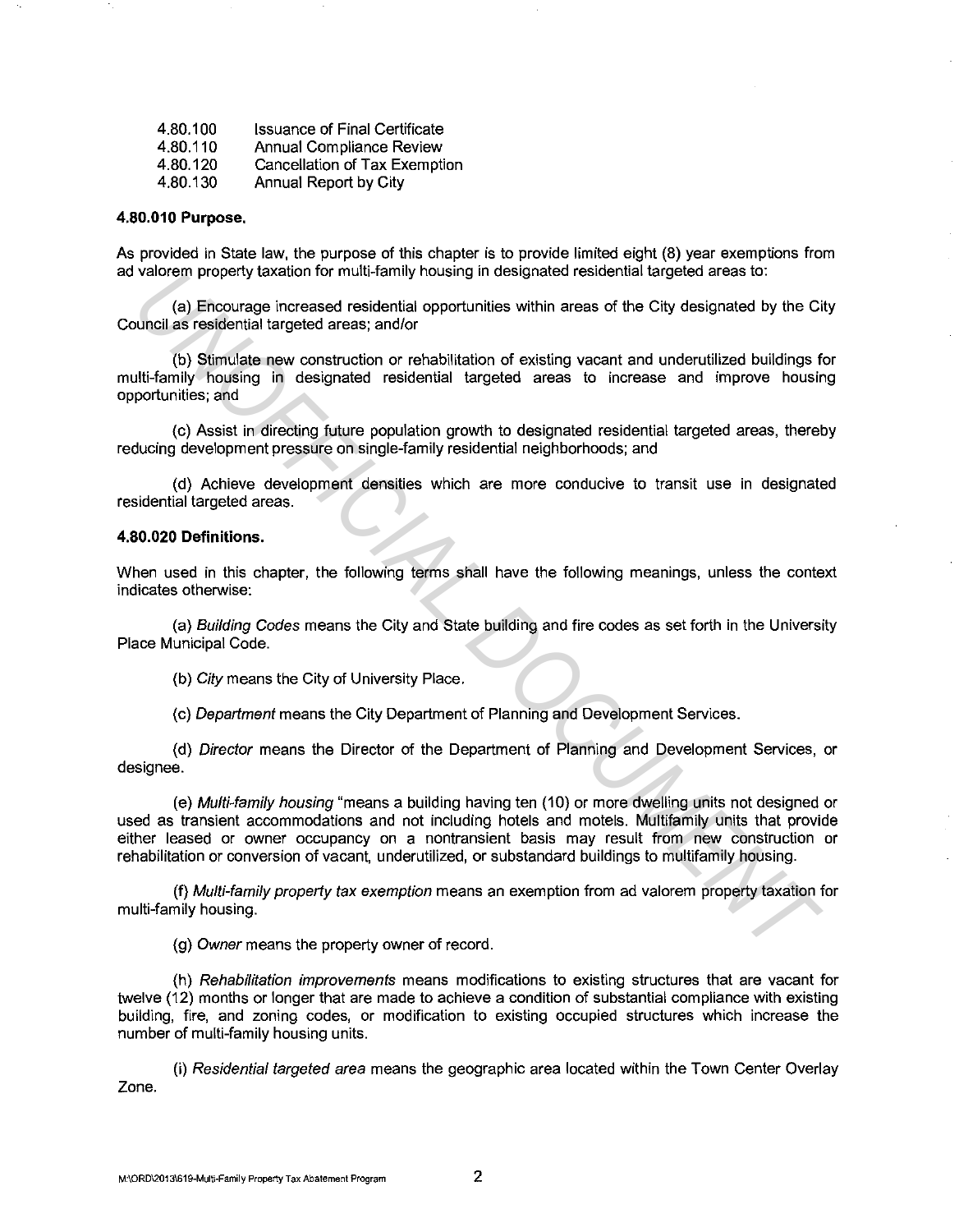U) Substantial compliance means compliance with all local building, fire and zoning code requirements.

# **4.80.030 Applicability.**

Multi-family housing projects in designated residential targeted areas resulting from new construction or rehabilitation or conversion of vacant, underutilized, or substandard buildings may be entitled to a limited eight year exemption from ad valorem property taxation as set forth in this chapter.

### **4.80.040 Terms of the Tax exemption.**

(a) Duration of exemption. The value of improvements qualifying under this chapter is exempt from ad valorem property taxation for eight  $(8)$  successive years beginning January 1<sup>st</sup> of the year immediately following the calendar year after issuance of the final certificate of tax exemption.

(b) Limits on exemption. The exemption does not apply to the value of land or to the value of improvements not qualifying under this chapter, nor does the exemption apply to increases in assessed valuation of land and non-qualifying improvements. In the case of rehabilitation of existing buildings, the exemption does not include the value of improvements constructed prior to submission of the completed application required under this chapter. This chapter does not apply to increases in assessed valuation made by the Pierce County Assessor on non-qualifying portions of building and value of land nor to increases made by lawful order of a county board of equalization, the Department of Revenue, or Pierce County, to a class of property throughout the County or specific area of the County to achieve the uniformity of assessment or appraisal required by law. **UNION Terms of the Tax exemption.**<br> **USING The Tax exemption.** The value of improvements qualifying under this chapter is exempted value of exemption. The value of improvements qualifying under this chapter is varied valu

{c) Conclusion of Exemption. At the conclusion of the eight (8) year exemption period, the new or rehabilitated housing cost shall be considered as new construction for the purposes described in State law.

#### **4.80.050 Project Eligibility.**

A proposed multi-family housing project must meet the following requirements for consideration for a property tax exemption:

(a) Location. The project must be located within the University Place Town Center Overlay Zone.

{b) Tenant displacement prohibited. The project must not displace existing residential tenants of structures that are proposed for redevelopment. If the property proposed to be rehabilitated is not vacant, an applicant shall provide each existing tenant housing of comparable size, quality, and price and a reasonable opportunity to relocate.

(c) Non-compliance with Building Codes. Existing dwelling units proposed for rehabilitation must fail to comply with one or more standards of the Building Codes.

(d) Size of Project. The new, converted, or rehabilitated multiple-unit housing must provide for a minimum of fifty percent (50%) of the space for permanent residential occupancy. The project, whether new, converted, or rehabilitated multiple-unit housing, must include at least ten (10) units of multi-family housing within a residential structure or as part of an urban development. In the case of existing multifamily housing that is occupied or which has not been vacant for twelve (12) months or more, the multifamily housing project must also provide for a minimum of four (4) additional multifamily units for a total project of at least ten (10) units including the four (4) additional units. Existing multi-family housing that has been vacant for twelve (12) months or more does not have to provide additional units.

(e) Proposed completion date. New construction of multi-family housing and rehabilitation improvements must be completed within three (3) years from the date of approval of the application.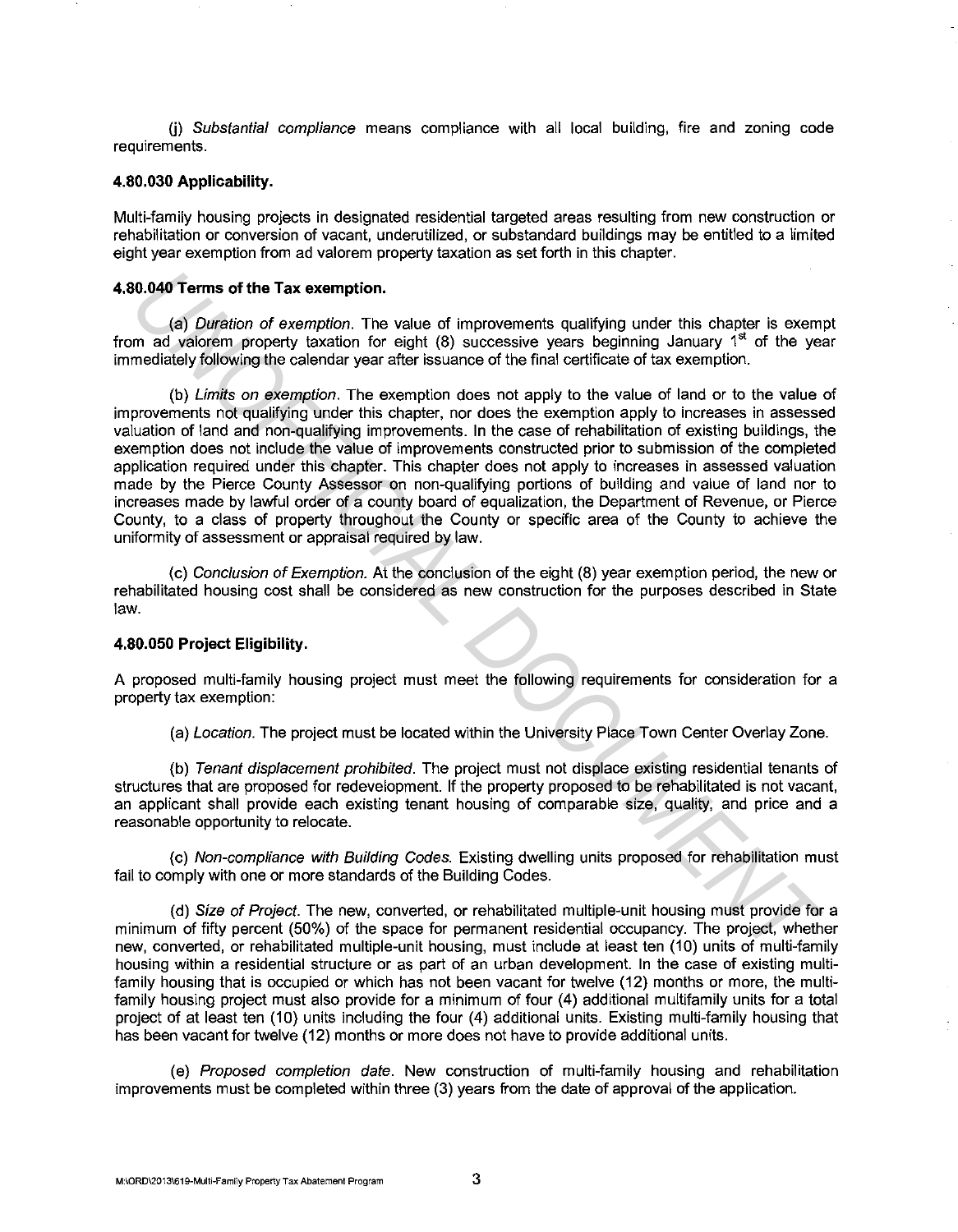(f) Compliance with guidelines and standards. The project must be designed to comply with the City's Comprehensive Plan, building, housing, and zoning codes, and any other applicable regulations.

### **4.80.060 Application Procedure.**

A property owner who wishes to propose a project for a tax exemption shall complete the following procedures:

(a) The application provided by the City shall be filed with the Department along with the required fees as established pursuant to State law.

(b} A complete application shall include:

(1) A completed City of University Place application form setting forth the grounds for the exemption.

(2) Preliminary floor and site plans of the proposed project.

(3) A statement acknowledging the potential tax liability when the project ceases to be eligible under this chapter.

(4) An affidavit stating the occupancy record of the property for a period of twelve (12) months prior to filing the application.

(5) Verification by oath or affirmation of the information submitted.

(6) For rehabilitation projects, the applicant shall provide a report prepared by a licensed architect identifying property noncompliance with the Building Codes. This report shall identify specific code violations and must include supporting data that satisfactorily explains and proves the presence of a violation. Supporting data must include a narrative and such graphic materials as needed to support this application. Graphic materials may include, but are not limited to, building plans, building details, and photographs. **UNDERFUNDATION UNIVER THE VERTIFIC IS the UNIT OF PERIMPTER CONDITION TO THE CONDITION TO THE CONDITION (1) A complete application shall include:**<br>
(b) A complete application shall include:<br>
(c) Preliminary floor and site

# **4.80.070 Application Review and Issuance of Conditional Certificate.**

The Director may certify as eligible an application which is determined to comply with the requirements of this chapter. A decision to approve or deny an application shall be made within ninety (90) calendar days of receipt of a complete application.

(a) Approval. The Director may approve the application if he/she finds that:

(1) A minimum of ten (10) new units are being constructed or rehabilitated or in the case of occupied rehabilitation or conversion within twelve (12) months of occupancy, a minimum of four (4) additional multi-family units for a total project of at least ten (10) units including the four (4) additional multi-family units are being developed.

(2) The proposed project is or will be, at the time of completion, in conformance with all applicable local plans and regulations.

(3) The owner has complied with all standards and guidelines adopted by the City under this chapter.

(4) The site is located in the residential targeted area.

(b) If an application is approved, the applicant shall enter into an agreement with the City regarding the terms and conditions of implementation of the project, and the Director shall issue a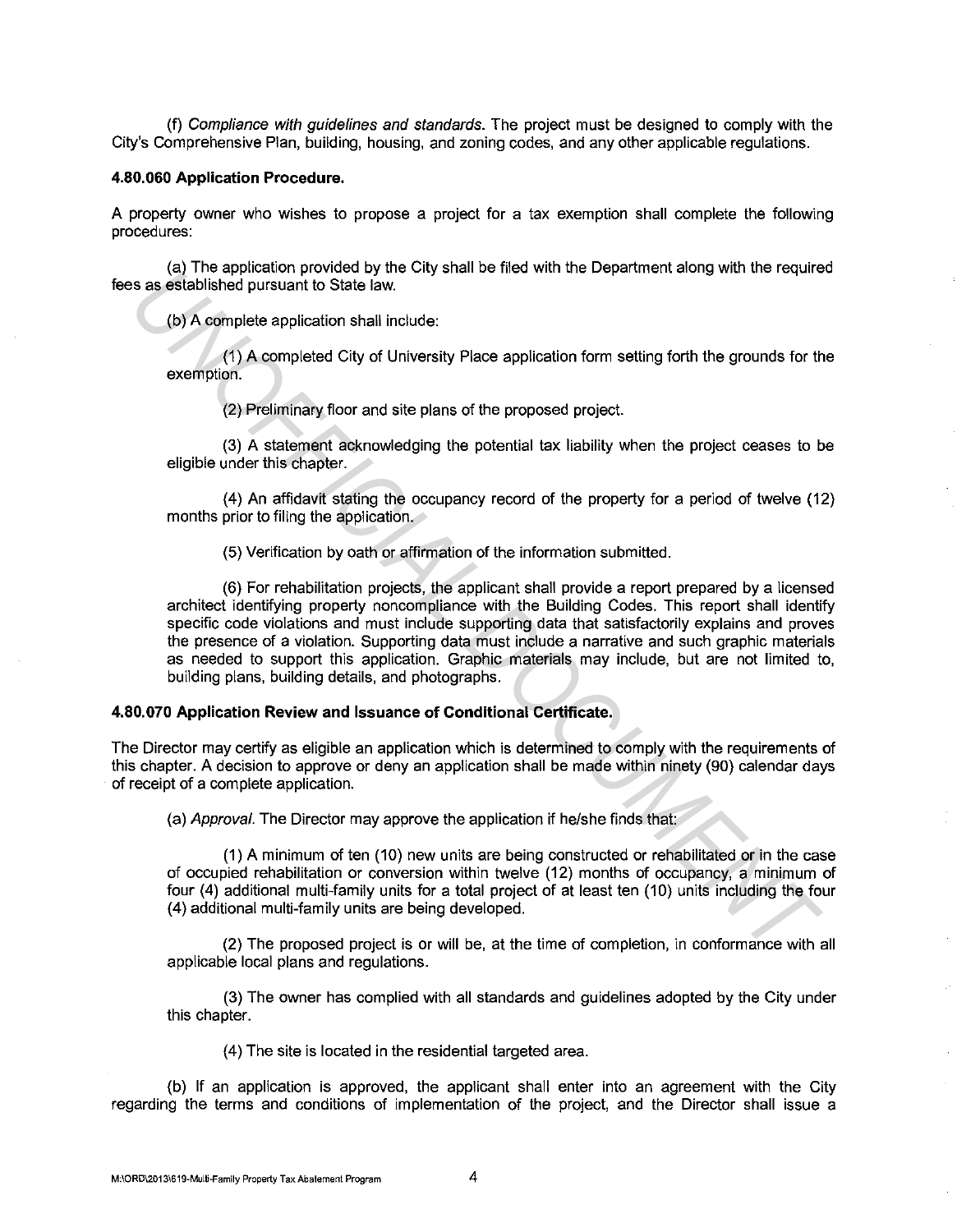conditional certificate of acceptance of tax exemption. The conditional certificate shall expire three (3) years from the date of approval unless an extension is granted as provided in this chapter.

(c) If an application is denied, the Director shall state in writing the reasons for denial and shall send notice to the applicant at the applicant's last known address within ten (10) calendar days of the denial. As mandated by State law, an applicant may appeal a denial to the City Council within thirty (30) calendar days of receipt of the denial by filing a complete appeal application and fee with the Director. The appeal before the City Council will be based on the record made before the Director. The Director's decision will be upheld unless the applicant can show that there is no substantial evidence on the record to support the Director's decision. The City Council's decision on appeal will be final.

## **4.80.080 Extension of Conditional Certificate.**

(a) Extension. The conditional certificate and time for completion of the project may be extended by the Director for a period not to exceed a total of twenty-four (24) consecutive months. To obtain an extension, the applicant must submit a written request with a fee stating the grounds for the extension. An extension may be granted if the Director determines that:

(1) The anticipated failure to complete construction or rehabilitation within the required time period is due to circumstances beyond the control of the owner; and

(2) The owner has been acting and could reasonably be expected to continue to act in good faith and with due diligence; and

(3) All the conditions of the original contract between the applicant and the City will be satisfied upon completion of the project.

(b) Denial and appeal. If an extension is denied, the Director shall state in writing the reason for denial and shall send notice to the applicant's last known address within ten (10) calendar days of the denial. Pursuant to State law, an applicant may appeal the denial of an extension to the hearing examiner, pursuant to the UPMC, within fourteen (14) calendar days of receipt of the denial by filing a complete appeal application and fee with the Director. No appeal to the City Council is provided from the hearing examiner's decision. Under State law, the applicant may appeal the hearing examiner's decision to the Pierce County Superior Court, if the appeal is filed within thirty (30) calendar days of receiving notice of that decision. ession will be uplead units are applicant can show that first ener is no substantial evered on the recocing support the Director's decision. The City Council's decision on appeal will be final.<br>
(a) *Dictionsion*, The cond

### **4.80.090 Application for Final Certificate.**

Upon completion of the improvements agreed upon in the contract between the applicant and the City and upon issuance of a certificate of occupancy, the applicant may request a final certificate of tax exemption by filing with the Director the following:

(a) A statement of expenditures made with respect to each multi-family housing unit and the total expenditures made with respect to the entire property;

(b) A description of the completed work and a statement of qualification for the exemption; and

(c) A statement that the work was completed within the required three (3) year period or any authorized extension.

## **4.80.100 Issuance of Final Certificate.**

Within thirty (30) calendar days of receipt of all materials required for a final certificate, the Director shall determine whether the specific improvements satisfy the requirements of the contract, application, and this chapter.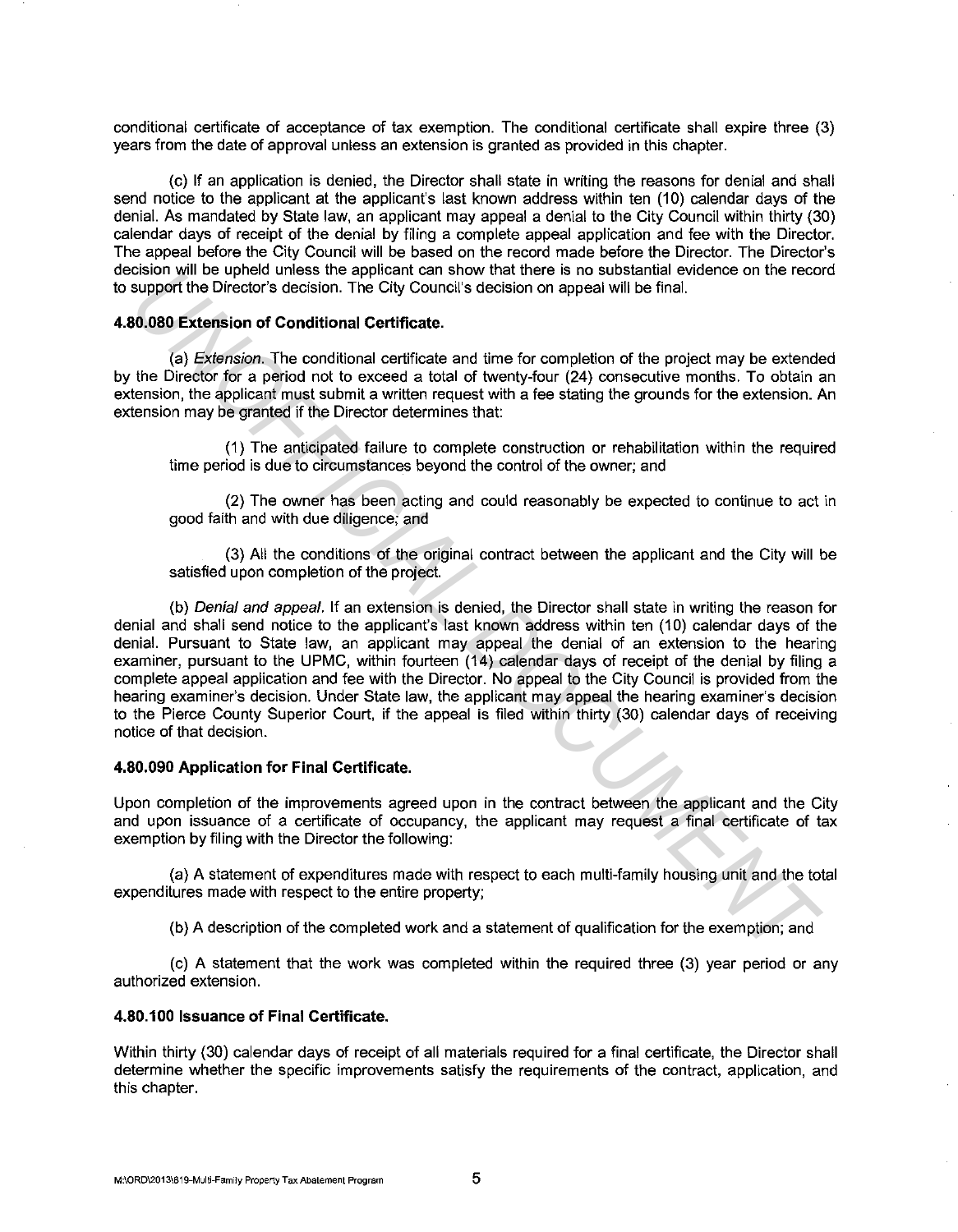(a) Granting of final certificate. If the Director determines that the project has been completed in accordance with this chapter and the contract between the applicant and the City, and has been completed within the authorized time period, the City shall, within ten (10) calendar days of the expiration of the thirty (30) day review period above, file a final certificate of tax exemption with the Pierce County Assessor.

(b) Denial and appeal. The Director shall notify the applicant in writing that a final certificate will not be filed if the Director determines that:

(1) The improvements were not completed within the authorized time period; or

(2) The improvements were not completed in accordance with the agreement between the applicant and the City; or

(3) The owner's property is otherwise not qualified under this chapter.

Pursuant to State law an applicant may appeal a denial to the hearing examiner pursuant to the UPMC within fourteen (14) calendar days of issuance of the denial of a final certificate by filing a complete appeal application and fee with the Director. No appeal to the City Council is provided from the hearing examiner's decision. Under State law, the applicant may appeal the hearing examiner's decision to the Pierce County Superior Court, if the appeal is filed within thirty (30) calendar days of receiving notice of that decision. (1) The improvements were not completed within the authorized time period; or<br> *U*(2) The improvements were not completed in accordance with the agreement betwee<br>
the applicant and the City; or<br>
(3) The compresipperty is o

## **4.80.110 Annual Compliance Review.**

(a) Within thirty (30) calendar days after the first anniversary of the date of filing the final certificate of tax exemption and each year thereafter for a period of eight (8) years, the property owner shall be required to file a notarized declaration with the Director indicating the following:

(1) A statement of occupancy and vacancy of the multi-family units during the previous twelve (12) months; and

(2) A certification that the property continues to be in compliance with the contract with the City and this chapter; and

(3) A description of any subsequent improvements or changes to the property.

(b} City staff shall also conduct on-site verification of the declaration. Failure to submit the annual declaration shall result in a review of the exemption as provided in State law.

## **4.80.120 Cancellation of Tax Exemption.**

If the Director determines that the owner is not complying with the terms of the contract or this chapter, the tax exemption shall be canceled. This cancellation may occur in conjunction with the annual review or at any other time when noncompliance has been determined. If the owner intends to convert the multifamily housing to another use, the owner shall notify the Director and the Pierce County Assessor in writing within sixty (60) calendar days of the change in use.

(a) Effect of cancellation. If a tax exemption is canceled due to a change in use or other noncompliance, the following taxes and penalties will apply:

(1) Additional real property tax, plus interest, shall be imposed based upon the value of the non-qualifying improvements. This additional tax is calculated based upon the difference between the property tax paid and the property tax that would have been paid if it had included the value of the non-qualifying improvements dated back to the date that the improvements were converted to a non-qualifying use.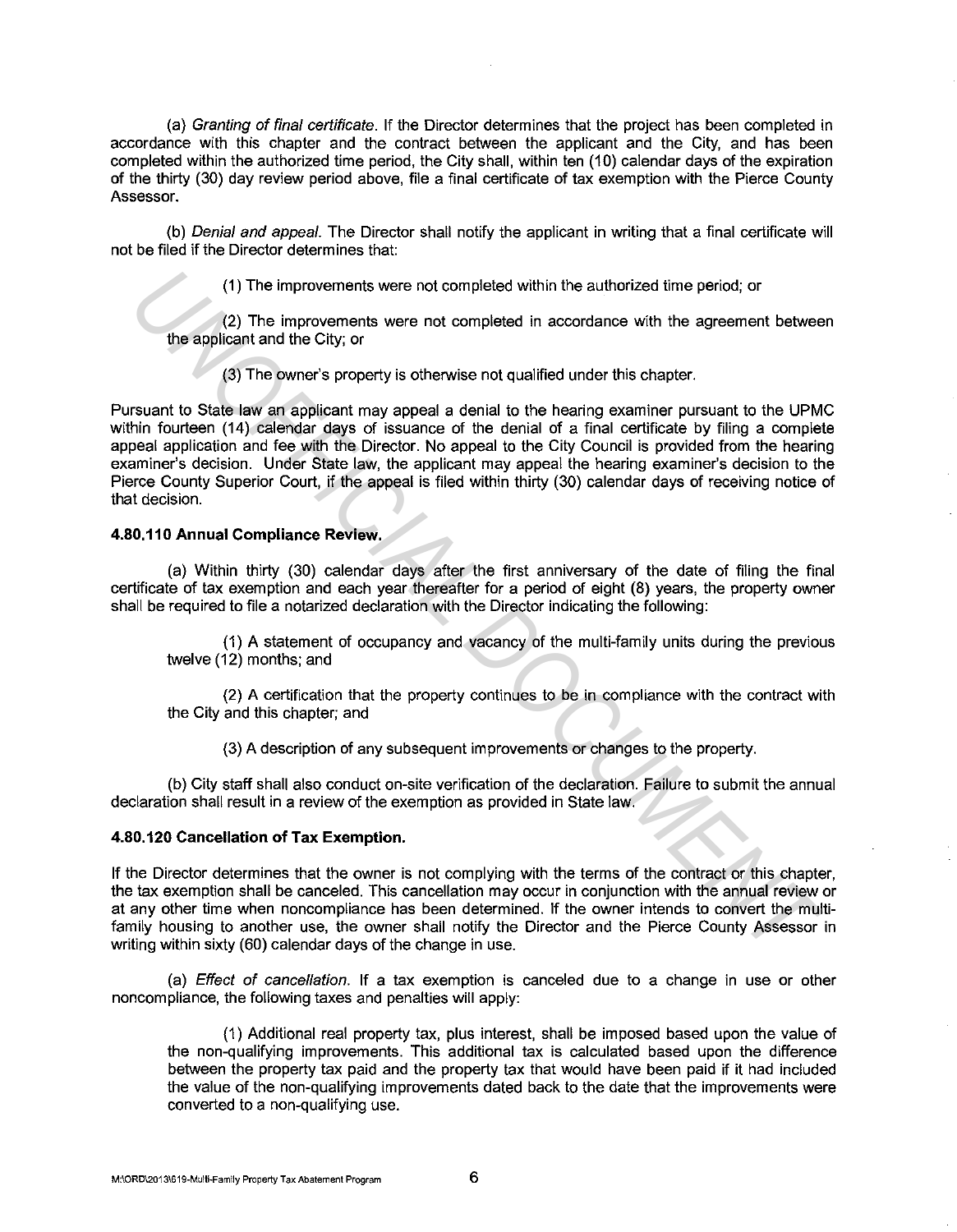(2) A penalty shall be imposed amounting to twenty (20) percent of the value of the additional property tax plus interest.

(3) The interest is calculated at the same statutory rate charged on delinquent property taxes from the dates on which the additional property tax could have been paid without penalty if the improvements had been assessed at full value without regard to this tax exemption program.

(4) The additional taxes, interest and penalties will become a lien on the land and attach at the time the property or portion of the property is removed from multi-family use or the amenities no longer meet applicable requirements. The lien has priority over and must be fully paid and satisfied before a recognizance, mortgage, judgment, debt, obligation, or responsibility to or with which the land may become charged or liable. The lien may be foreclosed upon expiration of the same period after delinquency and in the same manner provided by law for foreclosure of liens for delinquent real property taxes. An additional tax unpaid on its due date is delinquent. From the date of delinquency until paid, interest must be charged at the same rate applied by law to delinquent ad valorem property taxes. are the three forest property or powerbook of the property of the property of properties are the distributed interviews in the computer and the same state of particular and the same priority of the same period and the same

(b) Notice and appeal. Pursuant to State law, upon determining that a tax exemption is to be canceled, the Director shall notify the owner by mail, return receipt requested.

The property owner may appeal the determination to the hearing examiner pursuant to the UPMC by filing a notice of appeal with the City Clerk within thirty (30) calendar days, specifying the factual and legal basis for the appeal. The hearing examiner will conduct a hearing under the UPMC. Under State law, an aggrieved party may appeal the hearing examiner's decision to the Pierce County Superior Court.

## **4.80.130 Annual Report by City.**

The City shall report annually by December 31<sup>st</sup> of each year to the Washington State Department of Community, Trade and Economic Development. The report must include the following information:

(a) The number of tax exemption certificates granted;

(b) The total number and type of units produced or to be produced;

(c) The number and type of units produced or to be produced meeting affordable housing requirements;

(d) The actual development cost of each unit produced;

(e) The total monthly rent or total sale amount of each unit produced;

(f) The income of each renter household at the time of initial occupancy and the income of each initial purchaser of owner-occupied units at the time of purchase for each of the units receiving a tax exemption and a summary of these figures for the City; and

(g) The value of the tax exemption for each project receiving a tax exemption and the total value of tax exemptions granted.

Section 2. Severability. If any one or more sections, subsections, or sentences of this ordinance are held to be unconstitutional or invalid, such decision shall not affect the validity of the remaining portion of this ordinance and the same shall remain in full force and effect.

Section 3. Effective Date. This Ordinance shall take effect five (5) days after publication.

#### **PASSED BY THE CITY COUNCIL ON MARCH 4, 2013.**

Grassi

Ken Grassi, Mayor